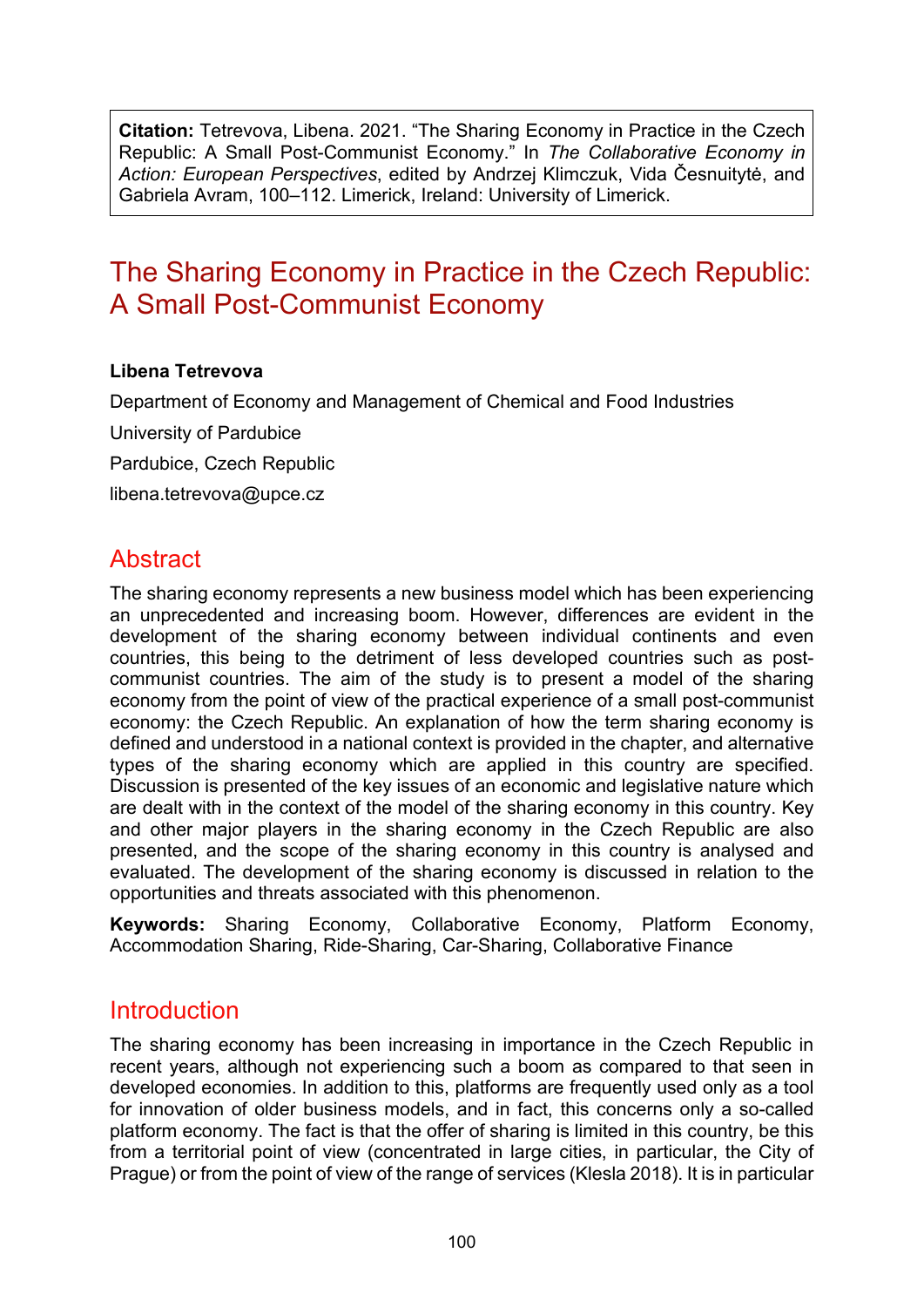international platforms such as Uber or Airbnb which have found their place on the market, but over time, national platforms such as Zonky have also been emerging and developing. With or without the use of platforms, the sharing economy is, in particular, developing in this country in the field of customer-to-customer (C2C) sharing and business-to-customer (B2C) sharing. Over time, however, initiatives in the field of business-to-business (B2B), business-to-university (B2U), business-to-government (B2G), university-to-business (U2B), university-to-government (U2G), and government-to-government (G2G) sharing has also been gaining in importance.

The key problem, which plays an important role not only from the point of view of the Czech Republic, is the fact that the term sharing economy and alternative terms such as collaborative economy or platform economy are not precisely defined. Space is thus created for various interpretations of these terms, bringing with it many risks for the entities concerned. This is to say that a lot of initiatives are asserting themselves within the framework of the sharing economy model, which is, in fact, only circumventing the applicable legislation in the sector in question and avoiding meeting of their tax obligations under the "guise" of the sharing economy. The absence of regulation of sharing subsequently leads to a lack of interest among entities potentially interested in making use of the offer, in particular companies, in participating in the sharing economy. The reason for this is fears that their activities could be associated with efforts to circumvent the applicable legislation. Last but not least, the inadequate legislation leads to scepticism among potential users of sharing services who are worried that services provided within the framework of the sharing economy will be of lower quality as compared to services provided within the framework of traditional business models. This means that the benefits of the sharing economy cannot be utilised to the full, be these economic, environmental, or social. The priority is to define clear rules which will ensure the development of the sharing economy and which will at the same time lead to improvement of tax collection and protection of the rights of all entities on the market.

The aim of the study is to present a model of the sharing economy from the point of view of practice in a small post-communist economy: the Czech Republic. The partial aims of the study are: a) to explain how the term sharing economy is defined and understood in a national context; b) to identify the key problems which are associated with the functioning of the sharing economy in this country; c) to introduce the key and other major players of the sharing economy in the Czech Republic and to assess the scope of the sharing economy in this country; and d) to characterise the main opportunities and threats of the sharing economy from the point of view of the Czech Republic. The structure of the following parts of the chapter is based on the abovementioned aims. In the introduction, the explanation is provided of how the term sharing economy is defined and understood, and the applied typology of sharing is introduced. This is followed by a discussion of the key issues which are dealt with in the context of the model of the sharing economy in this country. The key players on the market of the sharing economy are also presented, and the scope of the sharing economy in this country is assessed. Government activities relating to problems and efforts to regulate the sharing economy in the Czech Republic are also presented. The development of the sharing economy is also discussed in relation to the opportunities and threats associated with this phenomenon. Mention is made in the conclusion of other major players in the sharing economy in this country, and future directions of research are also set out.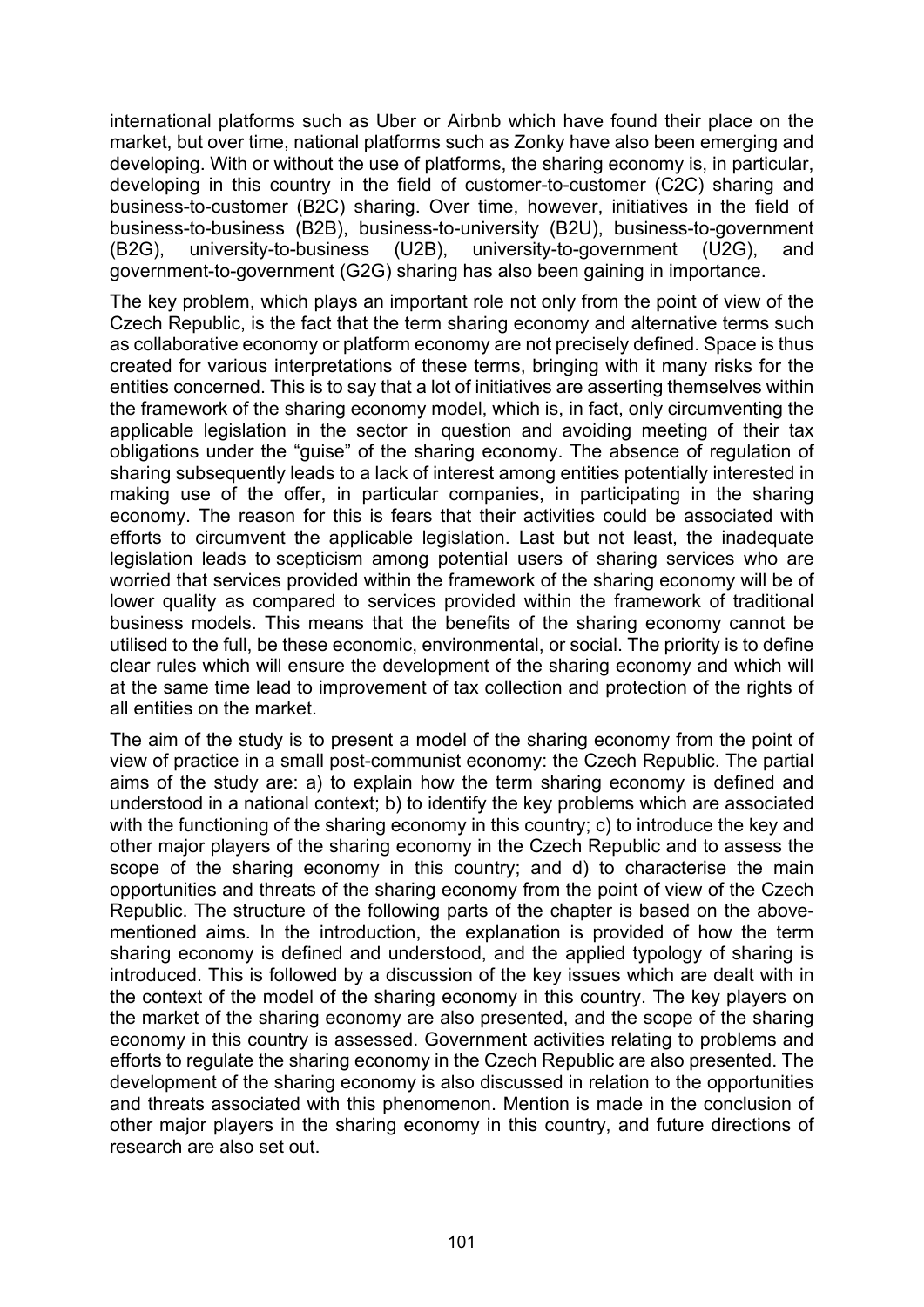# **Definition**

In the Czech Republic, the use of the term sharing economy is predominant as compared to the term collaborative economy. According to Deloitte (Marek et al. 2017), the sharing economy represents the preference of access to consumer durables and factors of production with the aid of digital platforms over their ownership. The Czech Chamber of Commerce (2018) takes this definition as its starting point and adds that this concerns a free online marketplace that helps more effective use of unused or underused factors of production and is a source of benefits in economic, environmental, and social fields.

According to Veber et al. (2016), the sharing economy represents an economic model in which suppliers willing to lease their assets are connected via technological platforms with consumers interested in the temporary use of these assets. The given authors state that the sharing economy can take the following three basic forms:

- 1) Genuine sharing—usually free loans when the partners know each other; this, for example, concerns services provided between relatives, neighbours, or colleagues (e.g., sharing transport to work).
- 2) Occasional sharing—occasional provision of items or services which is usually performed in return for a consideration, using both online platforms and also without them; in this case, the partners do not usually know each other.
- 3) Commercial (permanent) sharing with the use of online platforms—permanent provision of items and services in return for a consideration, when the communication link between the offering party and the inquiring party is performed by an intermediary via an online platform; here, both the offering party and the operator of the platform gain consideration.

The range of types of sharing is, however, much wider. From the point of view of technical provision, we can distinguish sharing using online platforms and sharing implemented without online platforms. Sharing can also be differentiated from the point of view of the subject of sharing, in terms of which it is possible to share products, services, premises, work, money, information, or knowledge. From the point of view of purpose, sharing can be implemented for the purpose of generating a profit (so-called commercial sharing), compensation of costs (so-called hybrid sharing) or philanthropy (so-called charitable sharing). From the point of view of frequency, sharing may be occasional or permanent in nature. From the point of view of participating entities, this could concern C2C, B2C, B2B, B2U, B2G, U2B, U2G or G2G sharing. Sharing can be implemented in various segments of the economy, for example, in accommodation, transport, financial services, insurance services or education. The above-mentioned forms of sharing intermingle in various ways in practice, this leading to the creation of a wide range of services which then leads to the satisfaction of the requirements of various entities in the national economy, frequently also associated with positive social impacts, in particular environmental impacts.

### Key Questions

As is evident from the analytical material of the Government of the Czech Republic (2017), the sharing economy is, from the point of view of the Czech Republic, perceived as a spontaneous phenomenon that was created, is growing, and developing despite the current legislation and regulatory environment.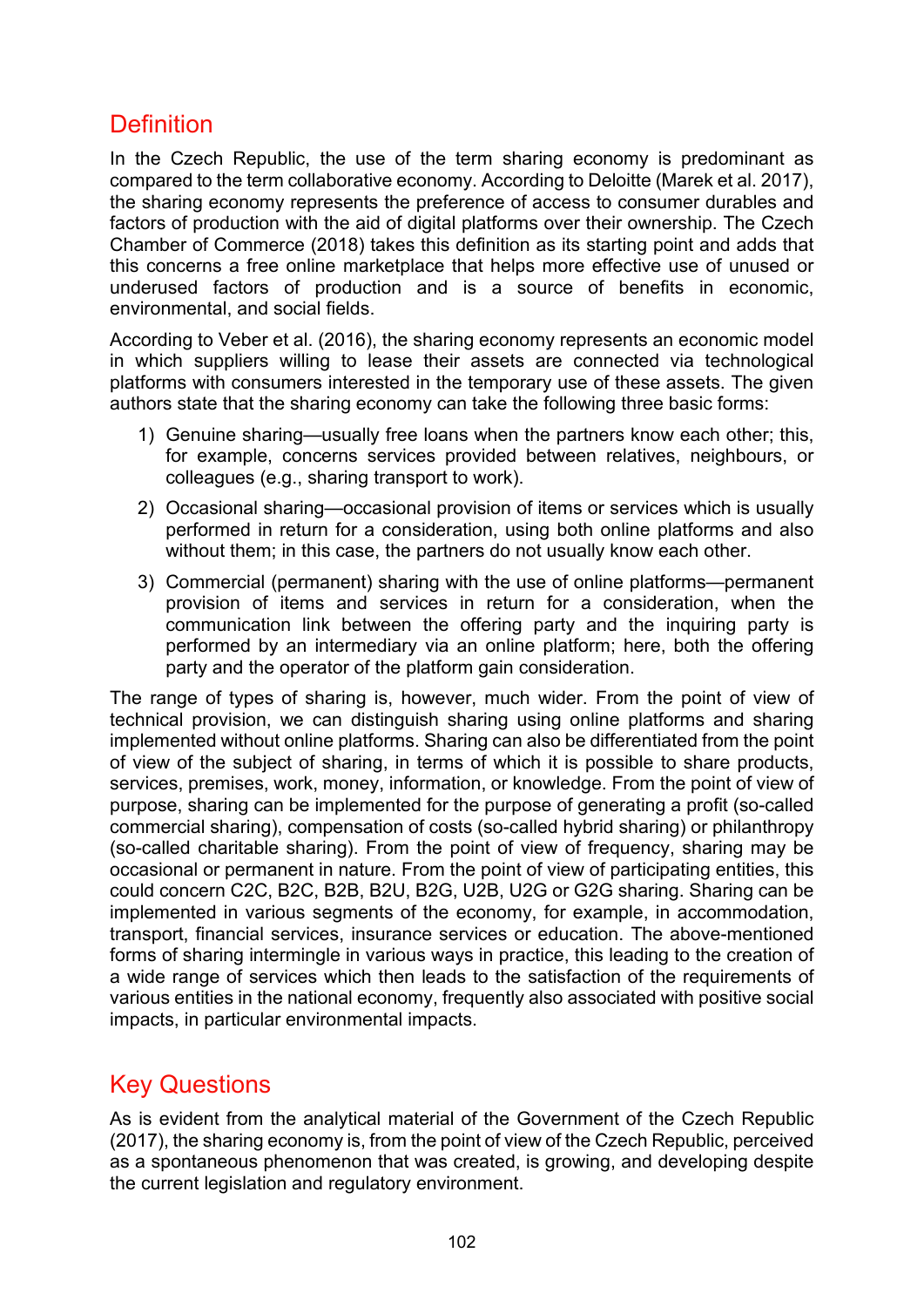One of the issues which attention is paid to in this country is who is the driving force behind the development of the sharing economy and whether this really is a sharing economy. It is evident from the studies performed (e.g., Pichrt et al. 2018) that the driving force behind the sharing economy in the Czech Republic is not small entities associating to utilise their free capacity and to gain a certain economic benefit from this, but global giants. The sharing economy thus, on the whole, exhibits the nature of a platform economy. The fact is that sharing has high-quality foundations in the Czech Republic dating back to the pre-revolutionary period. The availability of a lot of goods was limited during the socialist era. Neighbours, friends, and acquaintances regularly shared goods such as garden equipment, trailers, and other such things. These transactions were performed free of charge or for minor consideration in-kind. Mutual sharing of work in various trades was also well-developed at this time. At the time when the modern concept of sharing was just beginning, sharing, in particular, occurred in this country in the field of transportation, when carpooling was in particular used by students. With the development of this phenomenon, the element of actual sharing is gradually weakening, and platforms are becoming a base for a highly profitable business by multinational companies (Pichrt et al. 2018).

Another key issue is that one of the important motives of entities for getting involved in the sharing economy in the Czech Republic is the possibility of breaching the valid legislation without punishment. Emerging platforms are represented in many cases by intermediaries mediating work (in particular for drivers, cleaners, or childminders) which do not respect the national regulations applicable to employment agencies. Thanks to the phenomenon of the sharing economy, the job market is deformed, and the legislation is breached in the field of taxation, social security and health insurance, taxi services or employment of foreigners and visa obligations. For example, adverts are published on the Internet, in particular in Russian, encouraging young men from the countries of the former Soviet Union to come to Prague on a tourist visa and to provide a "ride-sharing." All they need for this is a driving licence and a smartphone; the intermediary supplies the car for them (Pichrt et al. 2018). Deformation is also occurring on the real estate market, this being thanks to sharing in the field of shortterm accommodation. Prices of real estate in attractive locations, in particular Prague, are increasing significantly. Flat prices in Prague have increased by more than 40% since 2010, most of all in 2016 and 2017; one of the reasons for this pricing increase is the operation of the Airbnb platform (Siller 2017). In addition to this, apart from the tax legislation, these platforms also breach the legislation in the field of local fees.

#### **Examples**

Uber, Airbnb and Zonky represent the major players in the collaborative economy in the Czech Republic.

#### Uber (www.ubertaxi.cz)

Uber has provided transport services in the Czech Republic since 2014, whereas the only difference between a conventional taxi service consists in the fact that dispatching is substituted by a mobile application. Transportation for passengers is provided in two Czech cities, these being Prague and Brno. In Prague, the service operates in the form of UberPOP, UberSelect and UberBlack, in Brno only in the form of UberPOP. Delivery of food has also been provided in Prague since 2018.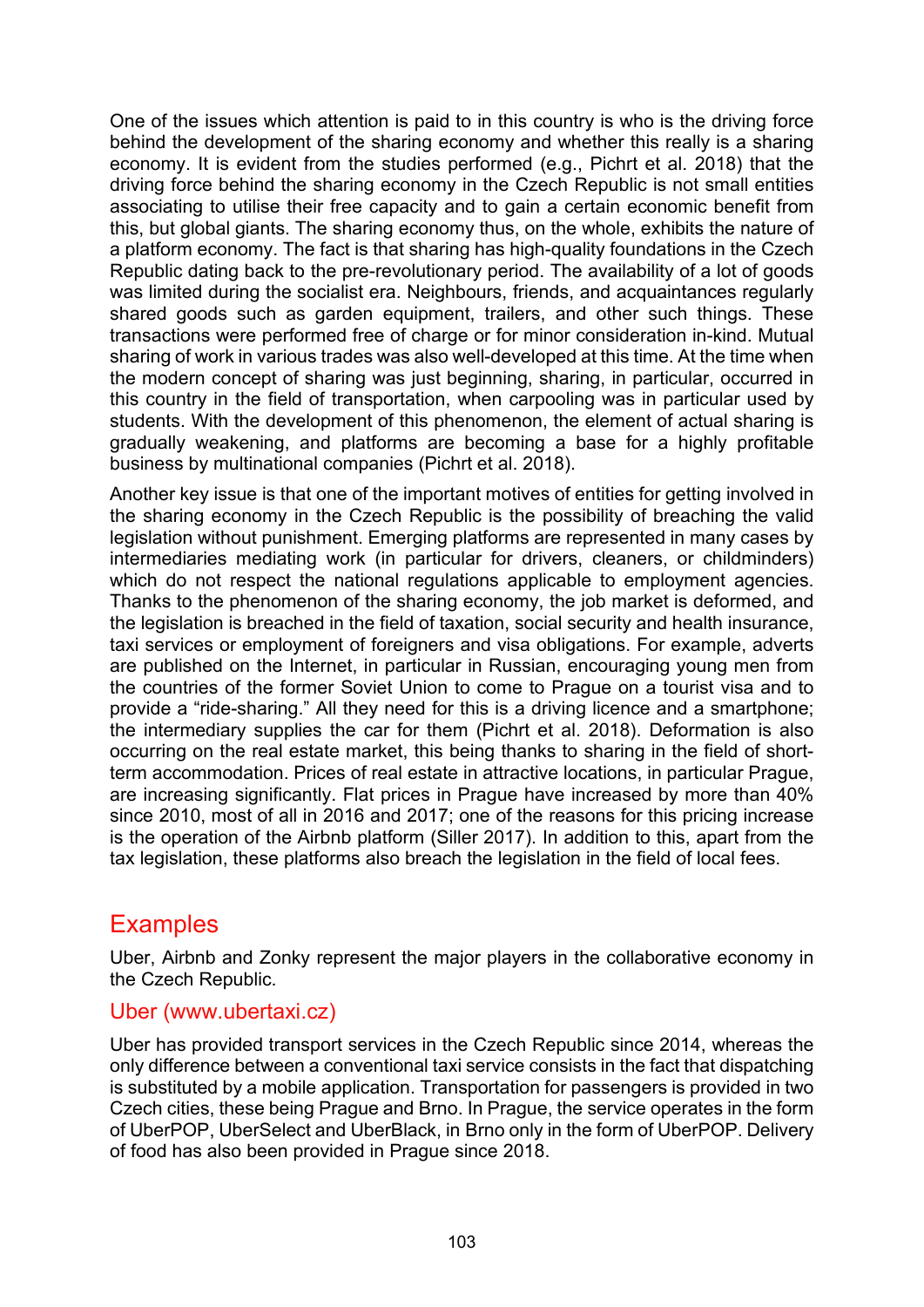#### Airbnb (www.airbnb.cz)

Airbnb has been mediating short-term accommodation in the Czech Republic since 2009, both for private purposes and for business trips. In both cases, these services can be combined with special interest stays. Registration for Airbnb and offering accommodation by hosts is free of charge. During registration, hosts are billed a service charge by Airbnb, usually at the level of 3%.

#### Zonky (www.zonky.cz)

Zonky has mediated online loans between people in the Czech Republic since 2015. The establishment of this company was ordered by Home Credit from the CreativeDock start-up incubator, which ensured the development of the IT platform and market launch. The majority owner (88.6%) is PPF Group, one of the largest investment groups in Central and Eastern Europe. The minority owner (11.4%) is the EMMA OMEGA investment holding. The company only operates in the Czech Republic for the time being but is now preparing expansion into Germany and Spain.

#### Uniqway (www.uniqway.cz)

One unique platform is constituted by Prague university Uniqway car-sharing, which commenced operations in 2018. This is the joint work of the car manufacturer ŠKODA AUTO, ŠKODA AUTO DigiLab and students from three universities in Prague—the Czech Technical University, the Czech University of Life Sciences, and the University of Economics. Within the framework of this project, ŠKODA AUTO provides fifteen ŠKODA FABIA vehicles and, together with ŠKODA AUTO DigiLab, finances the given project and provides mentors to students. Students at the above-mentioned universities developed the application, created the graphic design, organized marketing activities and chose the cars. To use this service, all students have to do is download the free Uniqway application and register using an International Student Identity Card. The student can then search for available cars and rent them. If the test stage is successful, the service will be available to the whole academic community of the three above-mentioned universities and expansion to other universities is anticipated in future.

### The Current State of Affairs

According to the Czech Chamber of Commerce (2018), the volume of the sharing economy via foreign and national digital platforms has grown in the Czech Republic in recent years. However, precise figures about its volume do not exist. Deloitte estimated the volume of the sharing economy in 2017 to be CZK (Czech Republic Koruna) 0.9– 2 billion (approx. EUR 35–77 million), i.e., 0.02–0.04% of the GDP (Gross Domestic Product) of the Czech Republic. Its potential in future is estimated to be CZK 25.7– 59.9 billion (approx. EUR 0.99–2.3 billion), i.e., 0.5–1.2% of the GDP (Marek et al. 2017). The greatest potential of the sharing economy in this country is seen in transport, accommodation, and finance (Vesecky 2017). The multinational companies Airbnb and Uber, in particular, dominate the market, followed by the national company Zonky.

As regards the short-term accommodation segment, this has grown by a factor of twenty-eight within the territory of the City of Prague over the past four and a half years. From the point of view of the number of beds on offer, the accommodation capacity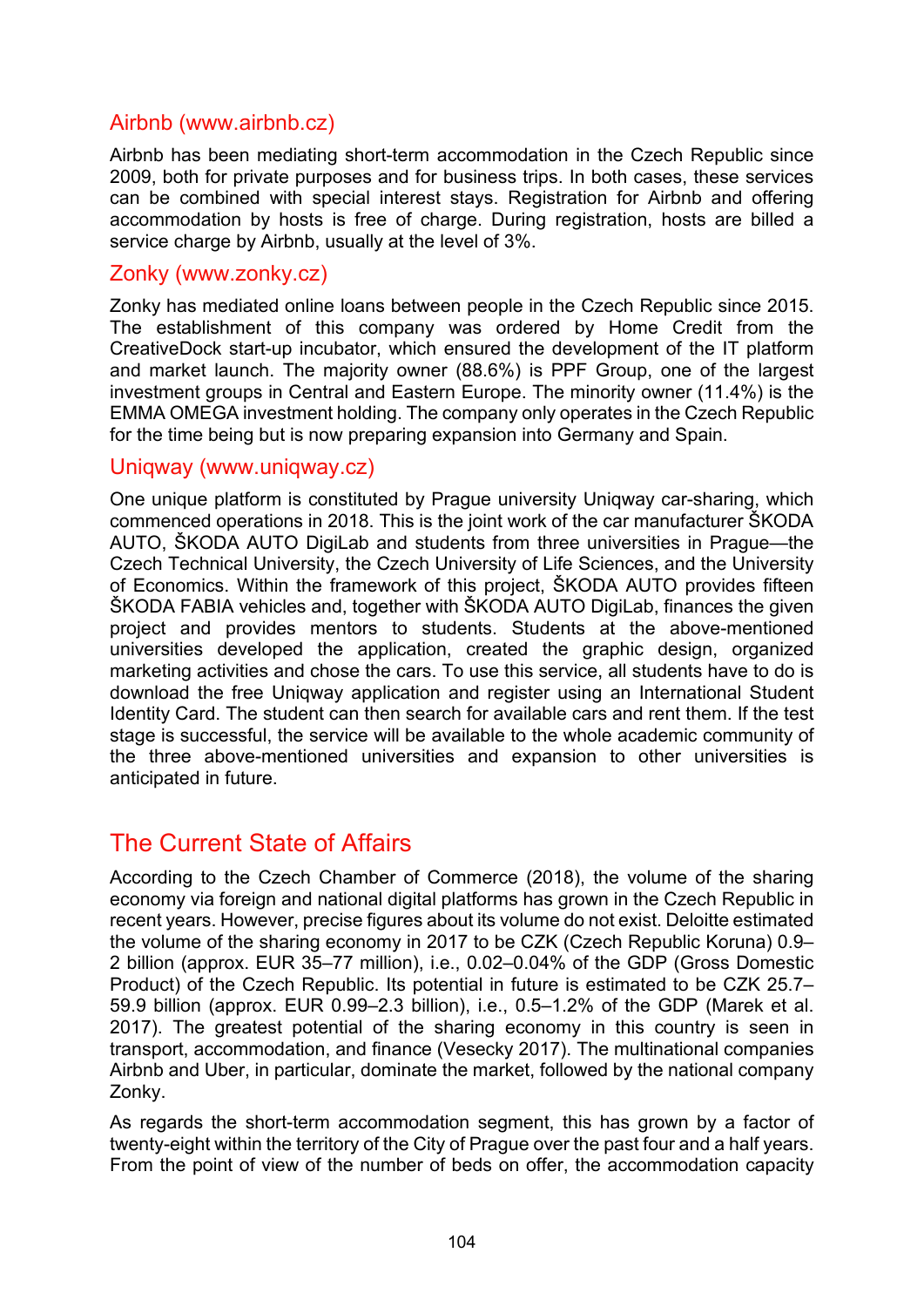offered within the framework of the sharing economy in Prague is comparable with capacities provided by traditional accommodation facilities. These accommodation abilities are mainly concentrated in the city centre but have started to spread out to other city districts in recent years. Whole flats or houses are mainly offered, this being in 75% of cases. The remaining 25% constitutes an offer of private rooms. The majority of accommodation providers in Prague offer one accommodation unit, although a significant number of accommodation providers offer five or more accommodation units (Government of the Czech Republic 2017). Specifically, Airbnb offered more than 11,000 flats in 2018 nationwide, of which approximately 3,000 were located in Prague. In 2017, the number of guests accommodated in the Czech Republic via the Airbnb application increased year-on-year by 52% to 1.02 million (Novinky.cz 2018).

As regards the taxi service type transportation segment, approximately 2,000 drivers were driving for Uber in Prague in June 2017 (twice the number as compared to 2015). The market share held by Uber in Prague is estimated to be approximately 12% (Česko v datech 2019). Growth potential is also confirmed by Liftago, which operates a taxi service. The company increased its turnover year-on-year in 2018 by 35% to almost CZK 300 million (approx. EUR 11.5 million). Its number of customers also increased by a third, this being to more than half a million (Hospodářské noviny 2019).

As regards the finance segment, Czechs borrowed CZK 3.2 billion in 2018 (approx. EUR 123 million) via the Zonky platform (a growth of 100% was registered as compared to the previous year). The share held by the Zonky platform on the market for new consumer loans is 3–4%. The company has approximately 50,000 clients, of which approximately 30,000 took out a loan, and more than 25,000 are investors. People, in particular, borrow money via Zonky to refinance more expensive loans (25%), for the renovation of real estate (20%) and to buy cars (15%). The average loan is CZK 150,000 (approx. EUR 5,800) (České noviny 2019).

Interest in car-sharing is also experiencing a fast rate of growth in the Czech Republic. The largest player on the market is HoppyGo. This company acts as a mediator and connects owners of cars and drivers. It currently offers 1,500 vehicles and has 40,000 registered users. Its main competitors offering the car-sharing that are actually owned by the company are Car4Way, Autonapul and AJO. Car4Way operates in Prague and in Brno and currently has 500 vehicles available (Car4Way 2019a). Autonapul operates in ten large cities in the Czech Republic and has 73 vehicles at its disposal (Autonapul 2019). AJO operates in Prague and Brno and has 48 vehicles at its disposal (AJO 2019).

#### **Context**

The issue of the sharing economy is dealt with in the Czech Republic, in particular, in the context of the two key players, these being Uber and Airbnb. Governmental activity is thus focusing on the ride-sharing services sector and the short-term accommodation sector.

As regards ride-sharing services, an agreement was entered into on April 30, 2018, between the Government of the Czech Republic, Uber, and the City of Prague (Government of the Czech Republic 2018). This agreement regulates the obligation of Uber to share data with the Ministry of Finance for the purpose of tax administration. The parties also agreed that the company would introduce electronic records of sales for its services. All of the drivers should also start to meet the conditions determined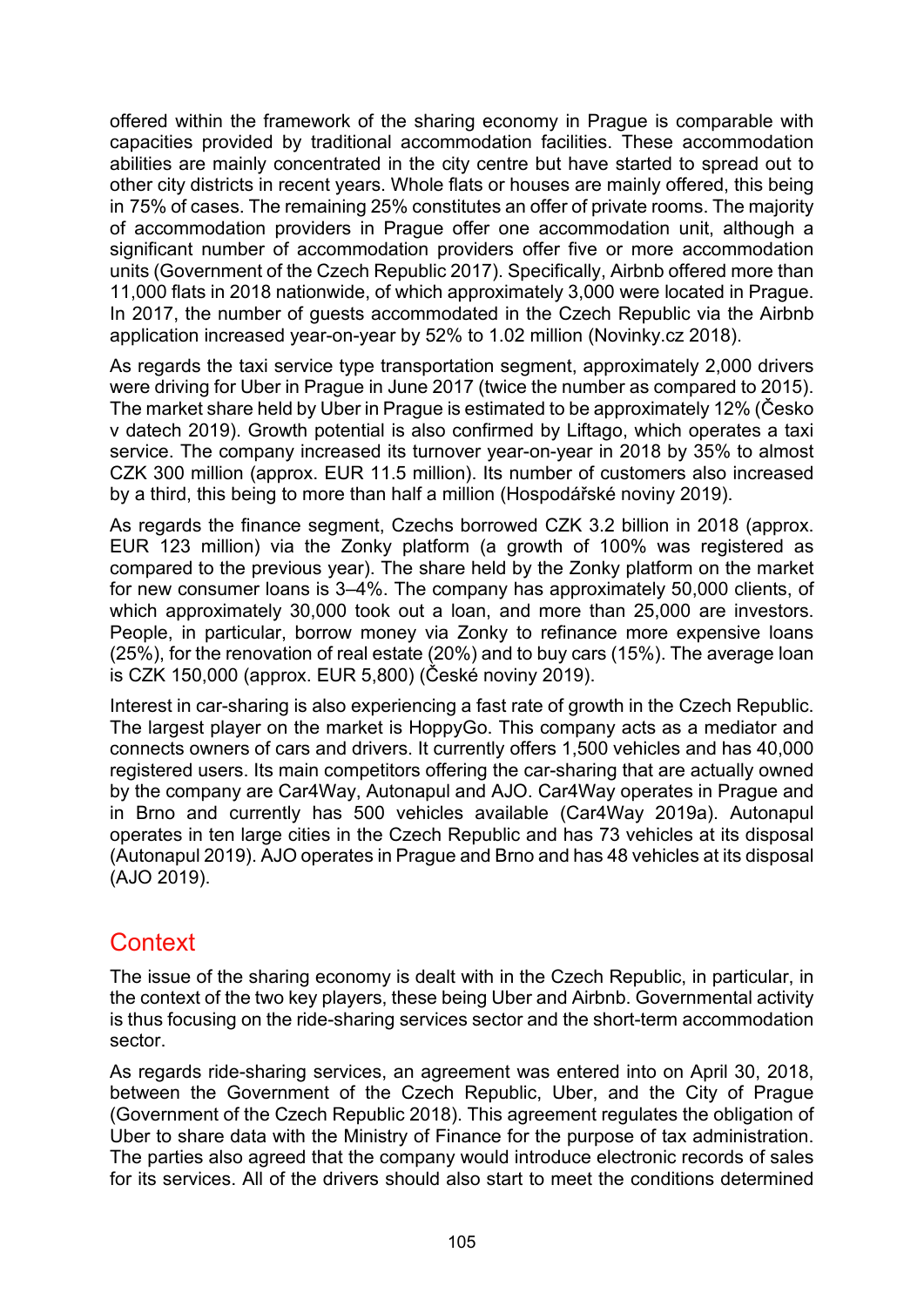by the respective legislation. An amendment to the Road Traffic Act is also being prepared in the Czech Republic, discussion of which should begin this year, and which should introduce differentiation of conventional taxi drivers with a taxi meter and taxi drivers using an application (Institute for Politics and Society 2019b).

Several judicial disputes have been held in the Czech Republic in relation to the ridesharing industry. This, for example, concerns the following. In the spring of 2017, the Regional Court in Brno granted a petition for the issuance of a preliminary ruling relating to a ban on operations by Uber within the territory of this city. The Supreme Court in Olomouc subsequently overruled this decision. The Regional Court issued the given ruling again in 2017, and the Supreme Court definitively overruled it in the autumn of 2017. See more in (Pichrt et al. 2018). A judicial dispute is also being held on the issue of imposition of fines on drivers of platforms for performing taxi services without a licence. Specifically, a dispute is being held with drivers from the Uber platform, in which the Municipal Court in Prague decided that drivers on the platform do not have to pay fines. In the autumn of 2017, the Supreme Administrative Court overruled this decision and returned the case for further adjudication.

As regards short-term accommodation, the General Financial Directorate (2017) issued a report in October 2017, according to which short-term accommodation mediated via a platform is classified as an accommodation service. The accommodation provider is thus obliged to hold a trade licence, to pay income tax from a business on its revenue and to pay social security and health insurance on its revenue. In April 2018, the Ministry of Finance then presented an amendment to the Act on Local Fees (Chambers of Deputy Parliament of the Czech Republic 2019); the main aim is to introduce an accommodation fee instead of the existing local fees or fees to be paid for spa or recreational stays. The introduction of this fee is a reaction to the activities of Airbnb, whereas this fee could now be introduced by any municipality.

The Government of the Czech Republic is also developing other initiatives, the aim of which is to spread awareness of the concept of the sharing economy, to map its level in the Czech Republic, its opportunities, and threats. The government has, for example, had several studies elaborated via the Technology Agency of the Czech Republic. Issues of regulation of the sharing economy are then also the subject of tripartite negotiations.

### **Developments**

In the Czech Republic, the development of the sharing economy is in particular registered in the field of transportation (in particular thanks to Uber) and short-term accommodation (in particular thanks to Airbnb), this being primarily within the territory of the City of Prague.

The fact is that Uber is still registering growth in the Czech market as it offers customers attractive services. On the other hand, however, earnings made by drivers who transport people for Uber (after deduction of the 25% fee for mediation of work and other costs) are minimal.

Growth is also registered by Airbnb, although thanks to the fact that short-term accommodation using this platform is becoming a mere business, calls for its greater regulation are appearing ever more frequently. This is to say that several entities are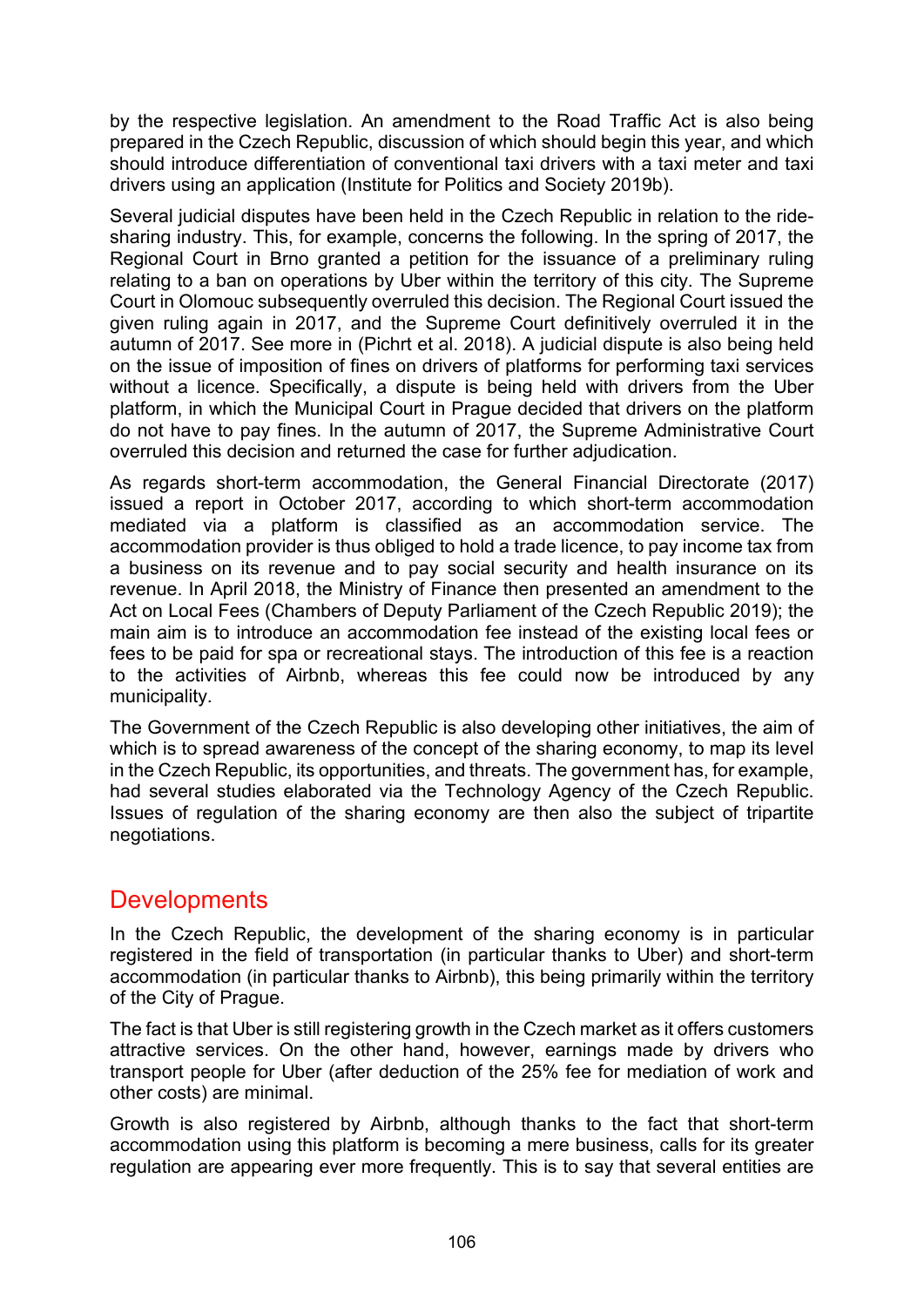buying up flats in the centre of Prague for the purpose of rental via accommodation platforms, and this is leading to an increase in real estate prices in these locations, depopulation of the historical centre and the inevitably related changes in the structure of shops (shops in which the original inhabitants shopped are being replaced by shops with goods for tourists), but also negative impacts such as excessive noise, uncontrolled movement inside apartment buildings or disorderliness.

After the fashion of the large multinational companies, several national companies are being created in the Czech Republic operating not only in the transport (e.g., Car4Way, HappyGo, Liftago) and short-term accommodation segment (Flatio, Mojechaty) but also, for example, in the finance segment (e.g., Zonky, Startovač), the segment of work tools and other durable consumer goods (Sharygo), education (Seduo, Nostis), services and hiring of work (e.g., Hlidačky.cz, NejRemeslnici), cloud services (Uloz.to) or media (Alza Media).

Respecting the valid legislation, these entities can expand the range of selected types of services and their quality and at the same time constitute a source of new job opportunities thanks to additional types of services which relate to them, but also a source of income for public budgets. They could also contribute towards the fulfilment of the concept of social responsibility, in particular in the field of the environment.

Potential for growth from the point of view of the Czech Republic can be seen in the transport segment in the form of car-sharing, sharing of motorcycles or bike-sharing. Development of this segment is supported by public institutions (e.g., the possibility of free parking in residential zones), as well as by private enterprises (e.g., the operator of passenger rail and coach transportation services RegioJet, in an effort to support car-sharing in combination with train travel, offers a significant discount on the services of Car4Way). The services of platforms in this sector are not targeted only at private individuals but also at companies. For example, Car4Way offers corporate car-sharing.

Another market segment with potential for growth is the segment of short-term sharing of recreational facilities, specifically cabins and cottages. This is to say that there are more than 400,000 of these buildings in the Czech Republic (Vavron 2012). Another potential possibility for sharing is represented by gardens which could be used within the framework of the sharing economy for longer-lasting sharing.

#### **Issues**

Research performed by IPSOS (Horecka et al. 2018) shows that only 29% of the population of the Czech Republic knows the term sharing economy. The following is also evident from this research. Approximately 25% of Czechs have used sharing at some time. 8% of Czechs already have some experience with an offer of services within the framework of the sharing economy, and another 10% are planning to use such services. The main motives for sharing are financial savings (64%) and a desire to try new things. On the contrary, the main reason why Czechs do not use sharing is, apart from misgivings about sharing (20%), the insufficient offer of sharing services where they live (33%). Among other things, support for regulation of the sharing economy is also increasing; in 2018, this was supported by 41% of people, 33% were opposed to this (for the sake of comparison, 37% of people supported this, and 39% were opposed to it in 2017). This phenomenon is in particular used by the younger generation up to the age of 34.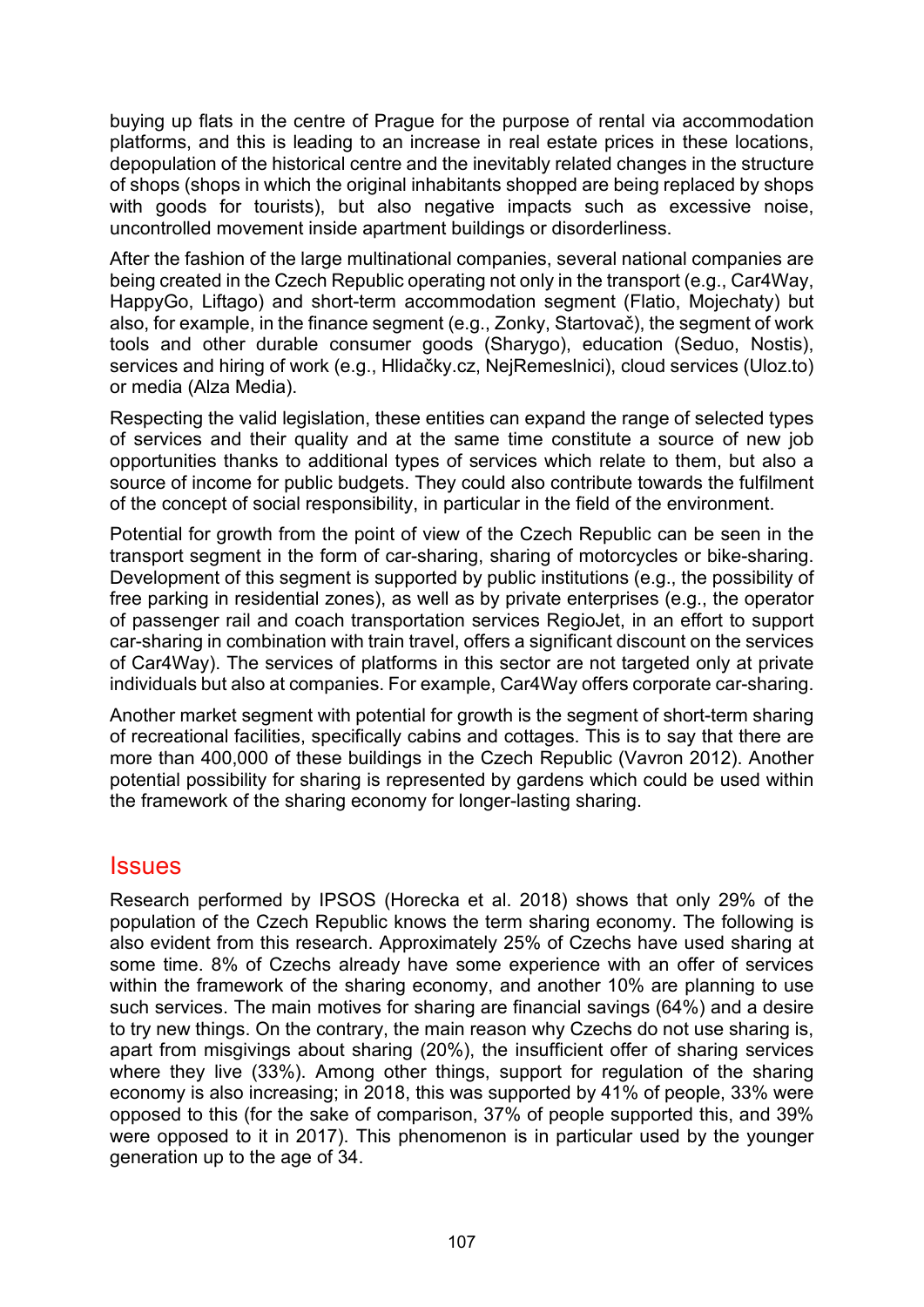An interesting finding is that individual brands are better known to citizens of the Czech Republic as opposed to the term sharing economy. 74% of respondents know Zonky; the reason for this being the massive advertising campaign on television, in the press, online and Out of Home (OOH). Uber is known to 62% of respondents; in this case, it is, in particular, the negative publicity in relation to breach of the legislation by drivers of Uber, which is responsible for knowledge of the brand, this breach having led to conventional taxi drivers blocking the roads for several days in February 2018 using a convoy of taxis in busy locations in the centre of the capital.

Another very interesting problem of sharing is environmental responsibility in the transport segment from the point of view of supply and demand. Companies offering car-sharing are attempting to offer more environmentally-friendly vehicles. For example, in Prague, the re.volt company has offered twenty electric cars and four electric motorcycles since 2018 (Re.volt car-sharing 2019). Apart from conventional vehicles, electric cars are also offered by Car4Way (Car4Way 2019b). On the other hand, eMuj, a company offering sharing of (nothing but) electric cars in Brno, had to discontinue its operations at the end of 2017 due to a lack of demand and the unprofitability of its activity (Horcik 2017).

# Other Major Players

The Czech Association of Sharing Economy and the Czech Car-sharing Association rank among other major players on the market of the sharing economy in the Czech Republic. The Czech Association of Sharing Economy was established in 2017 and currently associates nine companies that do business in the field of the sharing economy. The association advocates the principles of the sharing economy and the interests of its members, increases awareness of the sharing economy and its benefits, helps to set standards for the operation of companies in the field of the sharing economy and conducts dialogue with all stakeholders. The Czech Car-sharing Association has an analogous subject of activity for the field of car-sharing. This association was established in 2015 by five companies. It currently associates three members.

Another important player is the Czech Chamber of Commerce, which has devoted itself both to the issues of the sharing economy in general and specifically to the market for short-term accommodation and ride-sharing services. It, for example, formulated 50 recommendations for the development of the sharing economy (see more: Czech Chamber of Commerce 2018).

The issue of the sharing economy is also dealt with in the Czech Republic by several universities and non-profit organizations which perform research, organize conferences and discussions on this topic. Very active in this field is the Faculty of Law at Charles University in Prague. This faculty has been performing a research project since 2017, and within the framework of this, a cycle of scientific conferences focused on the issue of the sharing economy. Another academic site that is engaged significantly in the topic of the sharing economy is the College of Entrepreneurship and Law. This college has elaborated several studies for the Government of the Czech Republic. The issue of the sharing economy was also dealt with in 2018 by several other universities, this being within the framework of diploma theses. The most active in this field was the University of Economics in Prague. The following diploma theses were, for example, elaborated at this site: "Sharing economy and its taxation," "The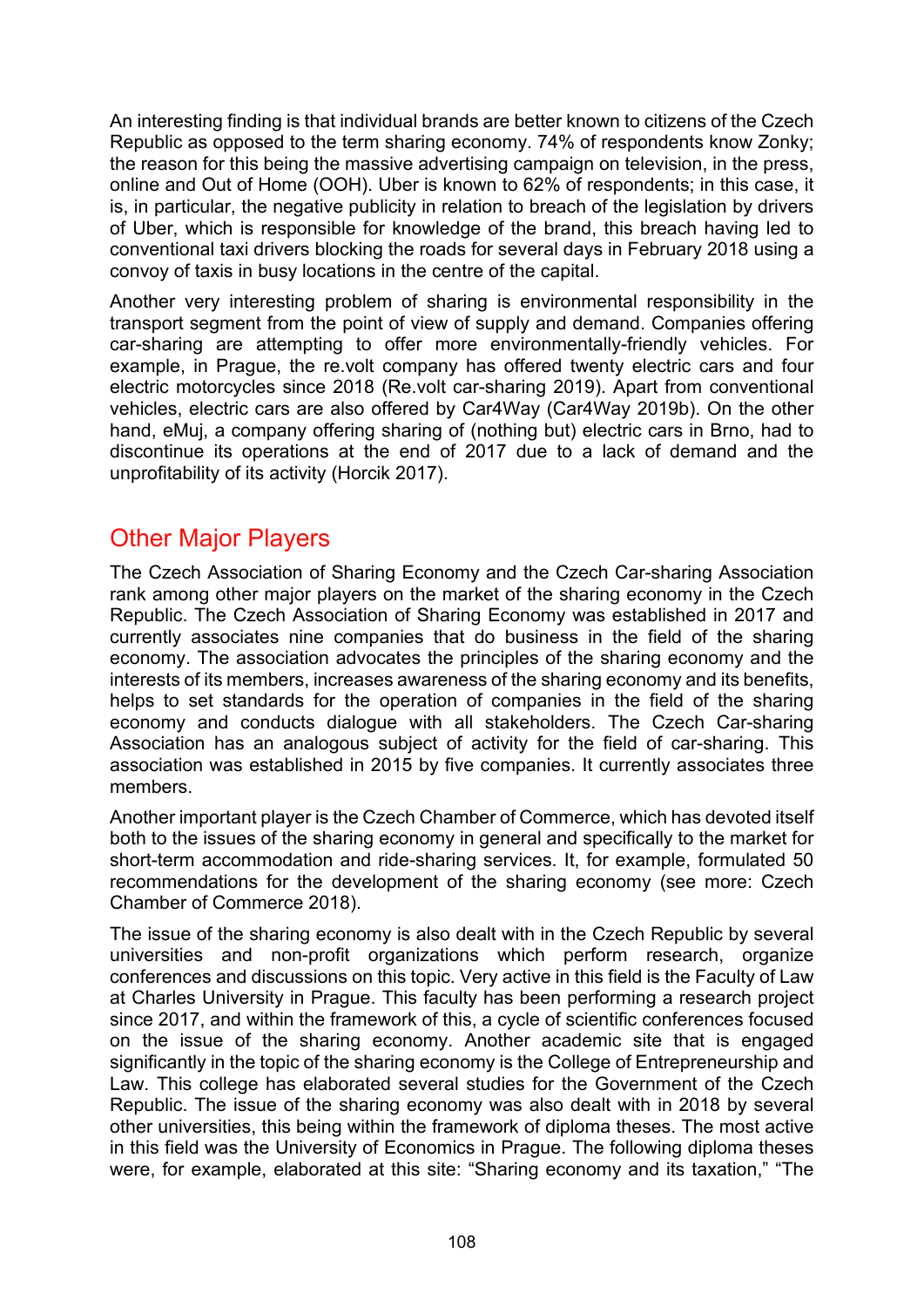phenomenon of sharing economy with a focus on the United States of America and the Czech Republic," "Impact of sharing economy on housing prices in Prague 2013– 2016," "Does Airbnb increase housing prices?," and "Sharing economy and crowdfunding as a new trend in project financing."

The Institute for Politics and Society also ranks among other major players in this field. It is the most active Czech political think tank that cultivates the political environment and offers solutions to current social problems (Institute for Politics and Society 2019a). This non-governmental organization organizes seminars, public discussions and publishes policy papers and briefs on the topic of the sharing economy.

# Future Directions of Research

In future, research in the field of the sharing economy should, from the point of view of the Czech Republic, focus on several areas. It is first and foremost necessary to elaborate alternative options for enshrining the sharing economy in the legislation in the context of the legal, economic, social, and environmental benefits and risks with which these concepts would be associated with. Research should also focus on the socio-economic evaluation of the effectiveness of various types of sharing, including the development of methodology for valuation of the costs and benefits of sharing, which cannot be valued on the market. Last but not least, it would seem expedient, within the framework of further research, to focus more attention on those types of sharing which have so far been neglected to some extent, these being in the form of B2B, B2G, B2U, U2B, U2G or G2G sharing.

#### **Summary**

The sharing economy represents a new business model which is growing in importance over time, even from the point of view of a small post-communist economy such as the Czech Republic. This is a business model which is based on sharing of surplus assets, usually using an online platform, but also without it. This sharing may be implemented in various sectors of the economy, among various entities in the national economy (customers, businesses, universities, and governments), this being in order to generate a profit, for compensation of costs or for the purpose of philanthropy.

It is evident from the above-mentioned explanation of how the term is defined and understood that the range of services in the sharing economy is wide. In addition to this, new types of services are constantly emerging. It is very difficult to determine the borders for its precise definition and enshrinement in the legislation. All of the entities on the market in the Czech Republic are having to face up to this fact. In this country, the sharing economy tends rather to exhibit the nature of a platform economy, and the motive held by several entities for participation in it is an effort to circumvent the applicable legislation in the given sector and in the field of taxation. The market for the sharing economy in the Czech Republic is dominated in particular by the multinational companies Airbnb and Uber, but the national company Zonky has also earned its place on the market. From the point of view of segments of the national economy, an important role is played by the short-term accommodation segment, transportation, both in the form of ride-sharing and car-sharing, but also the financial segment.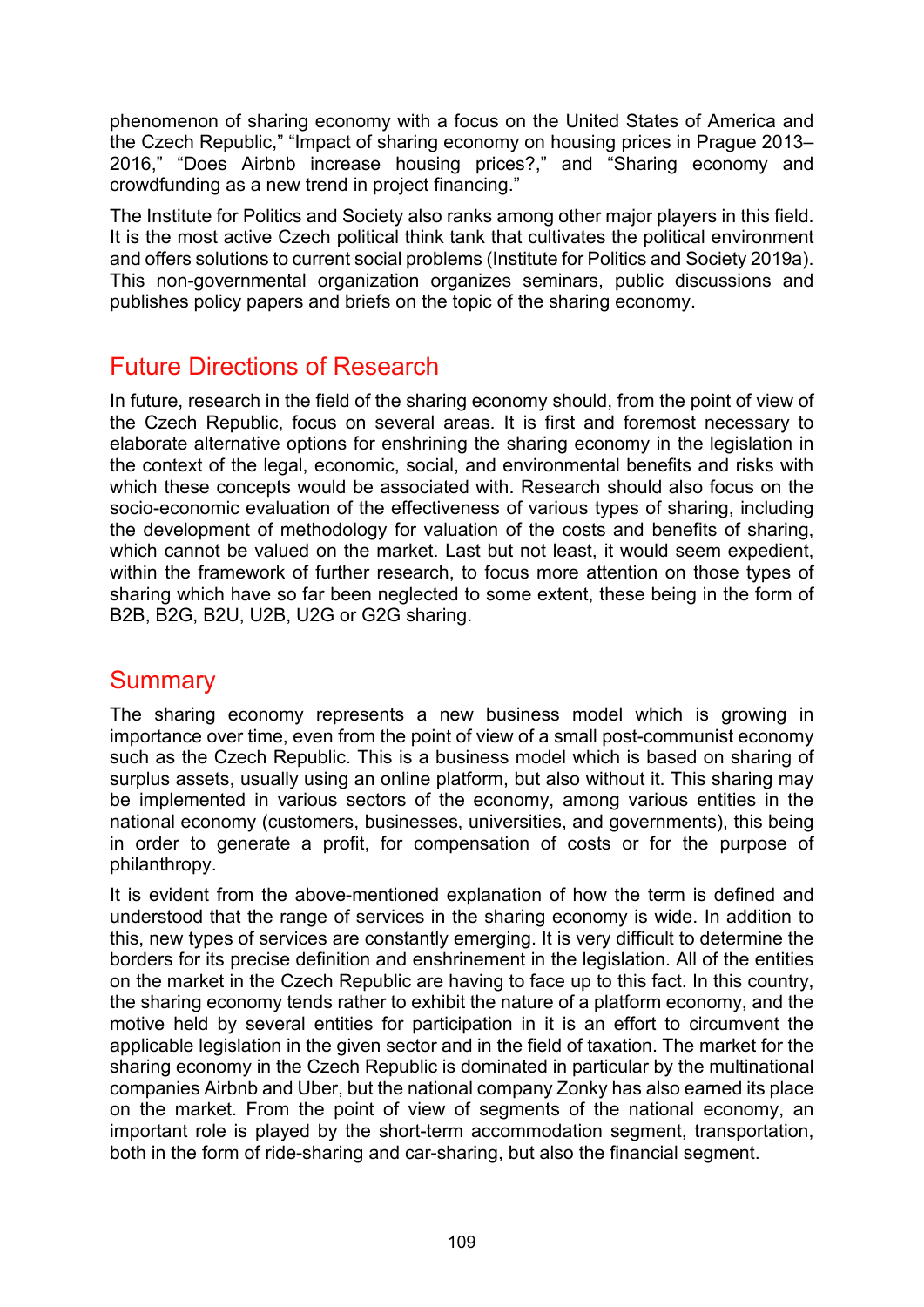Due to the fact that the sharing economy is growing in importance in the Czech Republic, it is increasingly found as a subject of discussion among the professional and lay public. It is, in particular, the negative aspects which are discussed, this being in the form of inadequate regulation of the phenomenon of the sharing economy, but the benefits of the sharing economy are also talked about, these relating to savings on financial and non-financial resources, positive environmental and social impacts. Newly created associations are in particular contributing towards the development of this discussion and spreading awareness of this phenomenon, for example, the Czech Association of Sharing Economy and the Czech Car-sharing Association, but also universities and other non-profit organizations, for example, the Czech Chamber of Commerce. Certain initiatives are also being developed by the Government of the Czech Republic, which has so far had several studies drawn up which are devoted to the issue of the sharing economy. The government is also preparing changes to the legislation, for example, in the field of fees relating to short-term accommodation or in the field of harmonisation of conditions for conventional taxi services and ride-sharing provided via platforms.

#### References

AJO (2019). *AJO car-sharing*. [www.ajo.cz.](https://www.ajo.cz/) Accessed: 22 February 2019.

- Autonapul (2019). *Car-sharing*. [www.autonapul.cz/o-nas/.](https://www.autonapul.cz/o-nas/) Accessed: 22 February 2019.
- Car4Way (2019a). *Car4Way: About us*. [www.car4way.cz/o-nas#what-is-car-sharing.](https://www.car4way.cz/o-nas#what-is-carsharing) Accessed: 22 February 2019.
- Car4Way (2019b). *Car4Way: Electromobility*. [www.car4way.cz/elektromobilita](https://www.car4way.cz/elektromobilita). Accessed: 22 February 2019.
- České noviny (2019). *Lidé si přes Zonky půjčili 3,2 miliardy, meziročně o sto procent více* (*People borrowed 3.2 billion via Zonky, an increase of 100% year-on-year*). České noviny. [www.ceskenoviny.cz/zpravy/lide-si-pres-zonky-pujcili-3-2-miliardy](https://www.ceskenoviny.cz/zpravy/lide-si-pres-zonky-pujcili-3-2-miliardy-kc-mezirocne-o-100-vice/1707016)[kc-mezirocne-o-100-vice/1707016.](https://www.ceskenoviny.cz/zpravy/lide-si-pres-zonky-pujcili-3-2-miliardy-kc-mezirocne-o-100-vice/1707016) Accessed: 24 February 2019.
- Česko v datech (2019). *Budoucnost ve sdílení* (*The future in sharing*). Česko v datech. www.ceskovdatech.cz/clanek/92-budoucnost[-ve-sdileni-velky-prehled-toho-co-uz](https://www.ceskovdatech.cz/clanek/92-budoucnost-ve-sdileni-velky-prehled-toho-co-uz-v-cesku-sdilime/)[v-cesku-sdilime/.](https://www.ceskovdatech.cz/clanek/92-budoucnost-ve-sdileni-velky-prehled-toho-co-uz-v-cesku-sdilime/) Accessed: 24 February 2019.
- Chambers of Deputy Parliament of the Czech Republic (2019). *The amendment to the law on local fees*. [www.psp.cz/sqw/historie.sqw?o=8&t=286.](http://www.psp.cz/sqw/historie.sqw?o=8&t=286) Accessed: 18 February 2019.
- Czech Chamber of Commerce (2018). *Recommendations for the sharing economy*. [www.komora.cz/files/uploads/2018/03/20180327\\_Doporučení](https://www.komora.cz/files/uploads/2018/03/20180327_Doporu%C4%8Den%C3%AD-Hospod%C3%A1%C5%99sk%C3%A9-komory-ke-sd%C3%ADlen%C3%A9-ekonomice-1.pdf)-Hospodářské[komory-ke-sdílené-ekonomice-1.pdf.](https://www.komora.cz/files/uploads/2018/03/20180327_Doporu%C4%8Den%C3%AD-Hospod%C3%A1%C5%99sk%C3%A9-komory-ke-sd%C3%ADlen%C3%A9-ekonomice-1.pdf) Accessed: 18 February 2019.
- General Financial Directorate (2017). *Informace k daňovému posouzení povinnosti poskytovatelů ubytovacích služeb* (*Information about tax assessment of the obligations of accommodation service providers*). General Financial Directorate. [www.financnisprava.cz/assets/cs/prilohy/d-placeni-dani/2017-10-](https://www.financnisprava.cz/assets/cs/prilohy/d-placeni-dani/2017-10-11_Info_k_danovemu_posouzeni_povinnosti_poskytovatelu_ubytovacich_sluzeb.pdf)

11\_Info\_k\_danove[mu\\_posouzeni\\_povinnosti\\_poskytovatelu\\_ubytovacich\\_sluzeb.p](https://www.financnisprava.cz/assets/cs/prilohy/d-placeni-dani/2017-10-11_Info_k_danovemu_posouzeni_povinnosti_poskytovatelu_ubytovacich_sluzeb.pdf) [df.](https://www.financnisprava.cz/assets/cs/prilohy/d-placeni-dani/2017-10-11_Info_k_danovemu_posouzeni_povinnosti_poskytovatelu_ubytovacich_sluzeb.pdf) Accessed: 25 February 2019.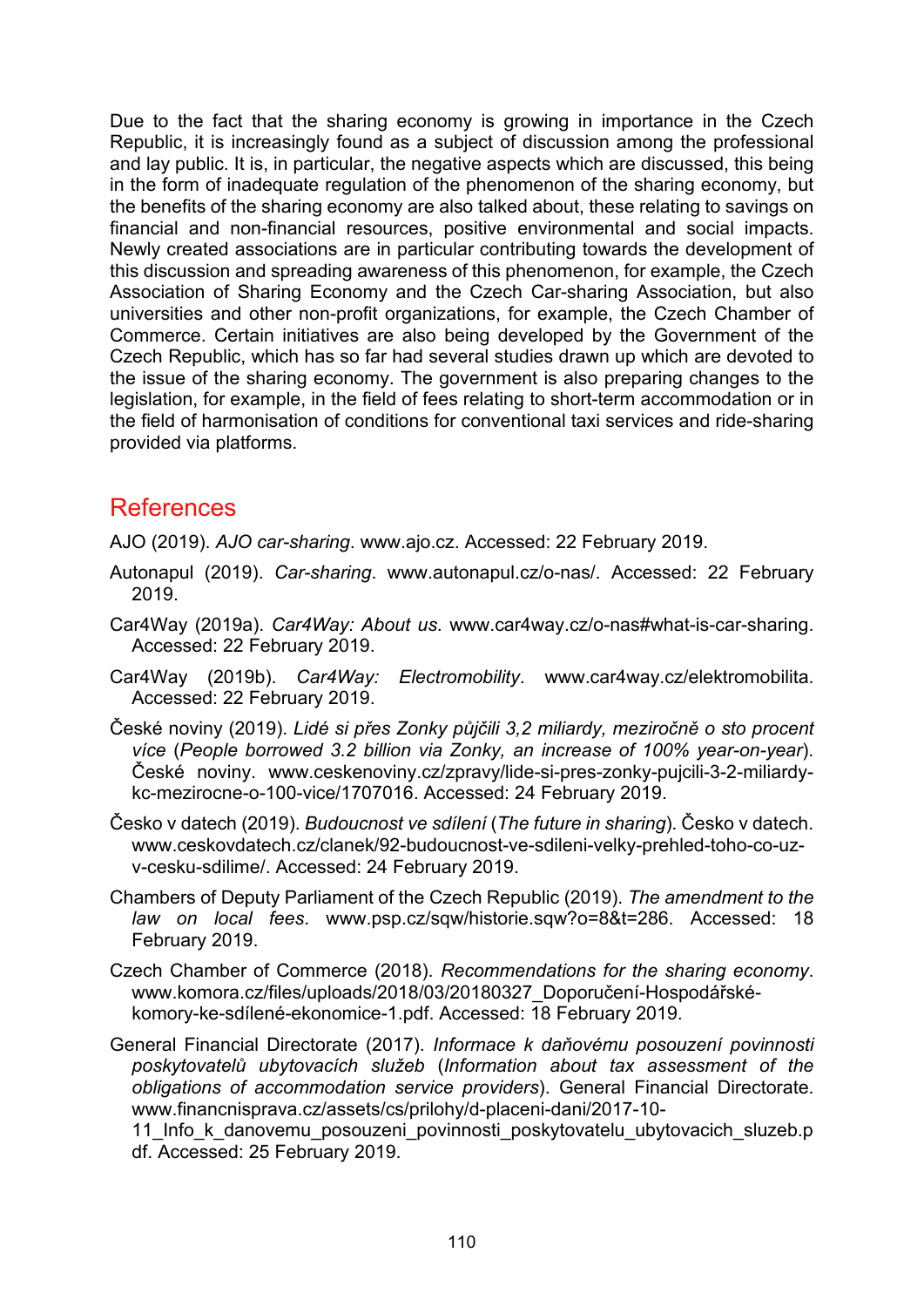- Government of the Czech Republic (2017). *Analýza sdílené ekonomiky a digitálních platforem* (*Analysis of sharing economy and digital platforms*). Government of the Czech Republic. [www.vlada.cz/assets/urad-vlady/poskytovani](https://www.vlada.cz/assets/urad-vlady/poskytovani-informaci/poskytnute-informace-na-zadost/Priloha_4_Material_Analyza.pdf)[informaci/poskytnute-informace-na-zadost/Priloha\\_4\\_Material\\_Analyza.pdf.](https://www.vlada.cz/assets/urad-vlady/poskytovani-informaci/poskytnute-informace-na-zadost/Priloha_4_Material_Analyza.pdf) Accessed: 24 February 2019.
- Government of the Czech Republic (2018). *Memorandum o porozumění při zajišťování přepravních služeb na území České Republiky* (*Memorandum of understanding for provision of transportation services within the territory of the Czech Republic*). Government of the Czech Republic. [www.vlada.cz/assets/media](https://www.vlada.cz/assets/media-centrum/aktualne/Memorandum-o-porozumeni-pri-zajistovani-prepravnich-sluzeb-na-uzemi.pdf)[centrum/aktualne/Memorandum-o-porozumeni-pri-zajistovani-prepravnich-](https://www.vlada.cz/assets/media-centrum/aktualne/Memorandum-o-porozumeni-pri-zajistovani-prepravnich-sluzeb-na-uzemi.pdf)sluzeb[na-uzemi.pdf.](https://www.vlada.cz/assets/media-centrum/aktualne/Memorandum-o-porozumeni-pri-zajistovani-prepravnich-sluzeb-na-uzemi.pdf) Accessed: 24 February 2019.
- Horcik, J. (2017). *Car-sharing eMuj ukončuje činnost a rozprodává elektromobily* (*eMuj car-sharing to conclude its activity and sell off its electric cars*). Hybrid.cz. www.hybrid.cz/carsharing[-emuj-ukoncuje-cinnost-rozprodava-](http://www.hybrid.cz/carsharing-emuj-ukoncuje-cinnost-rozprodava-elektromobily)elektromobily. Accessed: 25 February 2019.
- Horecka, P. et al. (2018). *Sdílená ekonomika (Sharing economy*). IPSOS. [www.ipsos.com/sites/default/files/ct/news/documents/2018-](https://www.ipsos.com/sites/default/files/ct/news/documents/2018-04/tz_ceska_asociace_sdilene_ekonomiky_ipsos_12.4.2018.pdf) 04/tz ceska asociace sdilene ekonomiky ipsos 12.4.2018.pdf. Accessed: 24 February 2019.
- Hospodářské noviny (2019). *Liftago v loňském roce zvýšilo obrat o 35 procent. O třetinu se zvýšil i počet zákazníků* (*Liftago increased its turnover by 35 percent last year. The number of customers also increased by a third*). Hospodářské noviny. https://byznys.ihned.cz/c1[-66422680-liftago-v-lonskem-roce-zvysilo-](https://byznys.ihned.cz/c1-66422680-liftago-v-lonskem-roce-zvysilo-obrat-o-35-procent-o-tretinu-se-zvysil-i-pocet-zakazniku)obrat-o-35 [procent-o-tretinu-se-zvysil-i-pocet-zakazniku.](https://byznys.ihned.cz/c1-66422680-liftago-v-lonskem-roce-zvysilo-obrat-o-35-procent-o-tretinu-se-zvysil-i-pocet-zakazniku) Accessed: 23 February 2019.
- Institute for Politics and Society (2019a). *About us*. [www.politikaspolecnost.cz.](https://www.politikaspolecnost.cz/) Accessed: 25 February 2019.
- Institute for Politics and Society (2019b). *Digital platforms in transportation*. [www.politikaspolecnost.cz/aktualne/ceka-nas-dopravni-revoluce-](https://www.politikaspolecnost.cz/aktualne/ceka-nas-dopravni-revoluce-nebo-evoluce-aneb-legalizuje-novela-zakona-digitalni-platformy/)nebo-evoluceaneb[-legalizuje-novela-zakona-digitalni-platformy/.](https://www.politikaspolecnost.cz/aktualne/ceka-nas-dopravni-revoluce-nebo-evoluce-aneb-legalizuje-novela-zakona-digitalni-platformy/) Accessed: 24 February 2019.
- Klesla, J. (2018). *Uber versus taxi*. Institute for Politics and Society. [www.politikaspolecnost.cz/wp-](https://www.politikaspolecnost.cz/wp-content/uploads/2018/05/Uber-vs.-taxi-IPPS.pdf)content/uploads/2018/05/Uber-vs.-taxi-IPPS.pdf. Accessed: 24 February 2019.
- Marek, D. et al. (2017). *Sdílená ekonomika. Bohatství bez vlastnictví* (*Sharing economy: Wealth without property*). Deloitte. [https://edu.deloitte.cz/cs/Content/DownloadPublication/sdilena](https://edu.deloitte.cz/cs/Content/DownloadPublication/sdilena-ekonomika-2017)-ekonomika-2017. Accessed: 24 February 2019.
- Novinky.cz (2018). *Stížností na Airbnb v Praze přibývá. Finanční úřad má přehled o ubytovatelích* (*Complaints about Airbnb in Prague are on the increase: The tax office has a list of accommodation providers*). Novinky.cz. [www.novinky.cz/ekonomika/480205-stiznosti-na-](https://www.novinky.cz/ekonomika/480205-stiznosti-na-airbnb-v-praze-pribyva-financni-urad-ma-prehled-o-ubytovatelich.html)Airbnb-v-praze-pribyva-financni[urad-ma-prehled-o-](https://www.novinky.cz/ekonomika/480205-stiznosti-na-airbnb-v-praze-pribyva-financni-urad-ma-prehled-o-ubytovatelich.html)ubytovatelich.html. Accessed: 20 February 2019.
- Pichrt, J. et al. (2018). *Sdílená ekonomika a delikty* (*Sharing economy and delinquencies*). Prague, CZ: Wolters Kluwer.
- Re.volt car-sharing (2019). *Re.volt car-sharing*. [https://revolt.city/#auta.](https://revolt.city/#auta) Accessed: 22 February 2019.